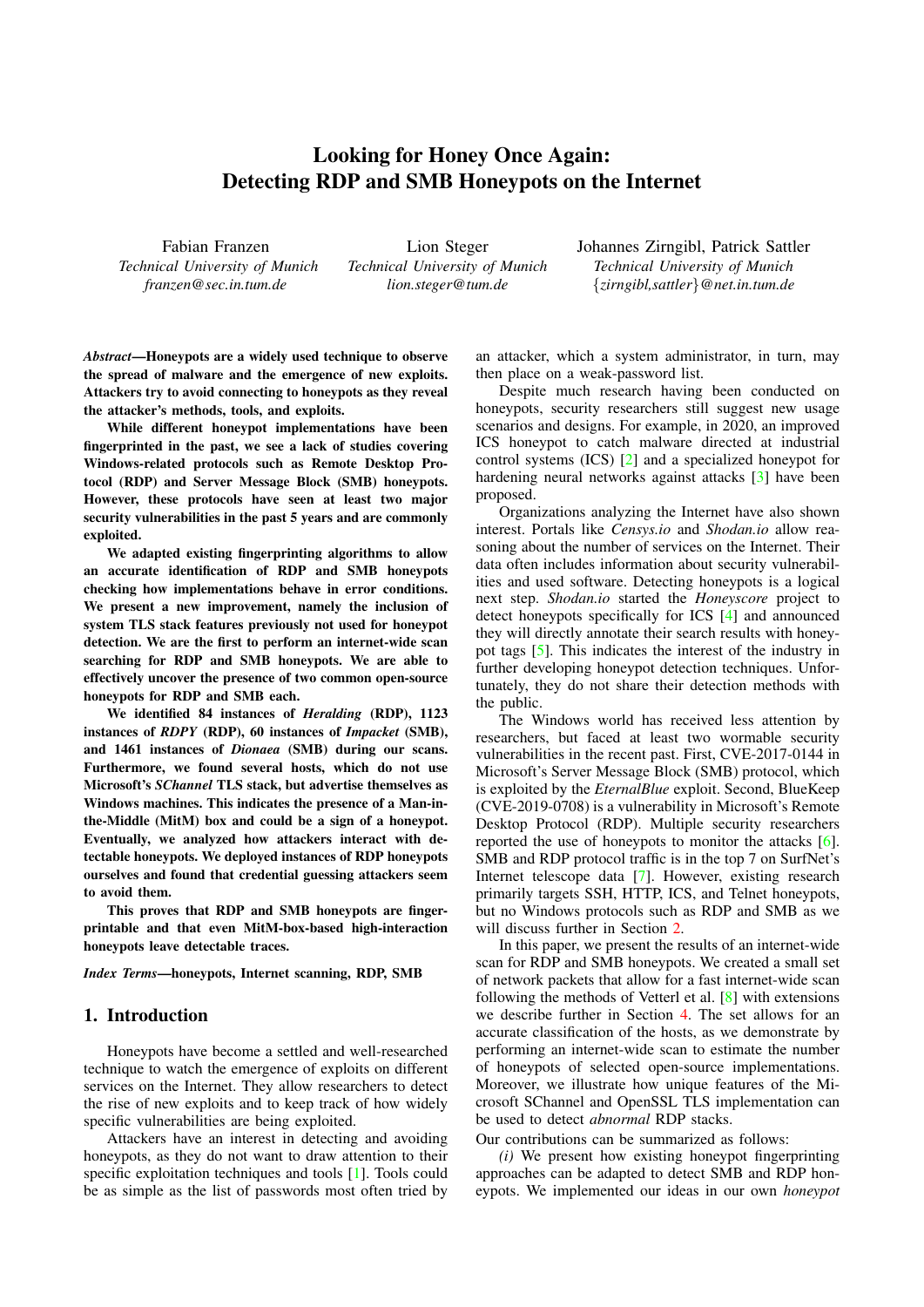*detector*. Furthermore, we conducted a 34-day experiment to collect evidence that attackers avoid RDP honeypots.

*(ii)* We show that a fingerprintable TLS stack allows improved distinction between Windows and non-Windows hosts.

*(iii)* We performed internet-wide scans for RDP and SMB hosts and present numbers on the spread of selected open-source honeypots for these protocols.

*(iv)* We verified our results by connecting to a random subset of each of our classification groups and found that we have only classified 5 out of 1097 hosts incorrectly (i.e., less than  $1\%$ ). In the honeypot classification groups, we have not identified a single misclassified host.

 $(v)$  We publish<sup>[1](#page-1-1)</sup> our scanning and detection tools in order to support reproducibility such that others can use and improve upon our work. Additionally, we provide our dataset on request to interested researchers. In contrast to existing data from Censys and Shodan, our dateset includes the raw exchanged data in unparsed form and covers multiple protocol versions.

# <span id="page-1-0"></span>2. Related Work

Many honeypot detection approaches [\[7\]](#page-10-6)–[\[10\]](#page-10-8) are based on detecting shortcomings in the honeypot implementation of the respective protocol. However, the detection can also be based on the *combination of services offered* [\[11\]](#page-10-9) or how the honeypot interacts with other services on the Internet [\[12\]](#page-10-10). Several open-source honeypots offer a wide set of services they can emulate. A host offering myriads of different services is unusual, especially if running services requires different operating systems. An example for interaction based detection is *HoneypotHunter* [\[12\]](#page-10-10). It checks for SMTP honeypots by connecting to potential open SMTP relays and sending an e-mail, addressed to a server under the detector's control. If the attacker does not receive an inbound connection on his server, especially if the host announced correct delivery, a honeypot has been found.

Vetterl et al. [\[8\]](#page-10-7) detected SSH, Telnet, and HTTP honeypots by fuzzing honeypots and their real-world counterparts. Out of these data, they derived a *most distinctive probe* being used to perform an internet-wide scan. We based our research on this idea and will discuss it further in Sec. [4.](#page-3-0) In 2019, Morishita et al. [\[7\]](#page-10-6) investigated the prevalence of 14 open-source honeypots in Censys Internet scanning data. They derived signatures based on protocol banners, HTTP responses, and error responses. However, they only analyze FTP, SSH, Telnet, SMTP, HTTP, and IMAP honeypots. They found about 17k honeypots for different protocols.

Honeypots and honeynets, a whole network of honeypots, have also been detected by abusing timing and network characteristics. In 2006, network packets traveling through the honeynet implementation *honeyd* were known to have a round-trip time of a multiple of ten due to characteristics of the OS and the simulation [\[13\]](#page-10-11). Another network latency-based detection for honeynets, which takes other fields of TCP/IP packets into consideration, is discussed in [\[14\]](#page-10-12). Holz et al. [\[1\]](#page-10-0) propose the detection of so-called high-interaction honeypots, which

are instrumented or sandboxed versions of the real service through artifacts of the virtualization environment or emulator.

The detection of honeypots has also found its way into the products of internet-scanning companies such as Shodan. Shodan implemented *Honeyscore* [\[4\]](#page-10-3), which focuses on ICS honeypots and is reported to become a standard feature in their search engine [\[5\]](#page-10-4). Honeyscore uses a mixture of the discussed detection features. First, they consider if a service has too many open network ports. Second, they consider if a service is running in an unusual IPv4 address space (i.e., a PLC in the Amazon EC2 cloud). Third, they search if a service response matches known honeypot configurations. Lastly, they employ machine learning in an undisclosed manner for detection [\[2\]](#page-10-1).

The interaction between honeypots and attackers has also received research interest. In 2018, Metongnon et al. [\[15\]](#page-10-13) have analyzed data of the *SurfNet* network telescope and compared it with the incoming traffic on their telnet honeypots. In 2019, Ghiette et al. [\[16\]](#page-10-14) conducted a largescale study to fingerprint attackers of SSH servers by using features such the SSH banner of the client, the MD5 hash of the offered crypto algorithms and the passwords used at login attempts.

# 3. Background

RDP as well as SMB have a rich feature set and a long history. In the following, we introduce the basic functionality of both protocols before we outline our ideas for fingerprinting and honeypot detection in Section [4.](#page-3-0)

#### <span id="page-1-2"></span>3.1. RDP

The Remote Desktop Protocol (RDP) allows for remote access and maintenance of the Windows operating system. Microsoft released RDP 5.1 and 5.2 together with Windows XP and Windows Server 2003 and continuously developed it ever since; now RDP 10 for Windows 10/11 and Windows Server 2016 onward is available [\[17\]](#page-10-15). Besides its primary screen sharing functionality, it offers additional features like clipboard sharing, redirection of peripherals such as smart card readers and drives to the RDP server. The huge amount of features inhibits a free reimplementation, even though the protocol is described as part of the Microsoft Open Specifications program [\[18\]](#page-10-16).

Nonetheless, RDP is also used by third parties to offer remote control to non Windows operating systems. For example, a popular open-source implementation is *XRDP* for Unix-based operating systems; Oracle also offers a closed-source extension for *VirtualBox* to enable access to virtual machines using RDP.

Figure [1](#page-2-0) shows the initial steps of the RDP protocol which are embedded in the *TPKT* format. RDP's security evolved over time and covers multiple security modes. The client and server agree upon which mode should be used during the first steps of the protocol (Step 1 in Figure [1\)](#page-2-0). In the context of our work, the following modes are relevant: PROTOCOL RDP: This mode must be supported by the client and indicates the use of standard RDP security; a mode where encryption and integrity protection *can* be done in the RDP protocol itself. Step 2 and 3 in

<span id="page-1-1"></span><sup>1.</sup> <https://github.com/tum-itsec/looking-for-honey-once-again>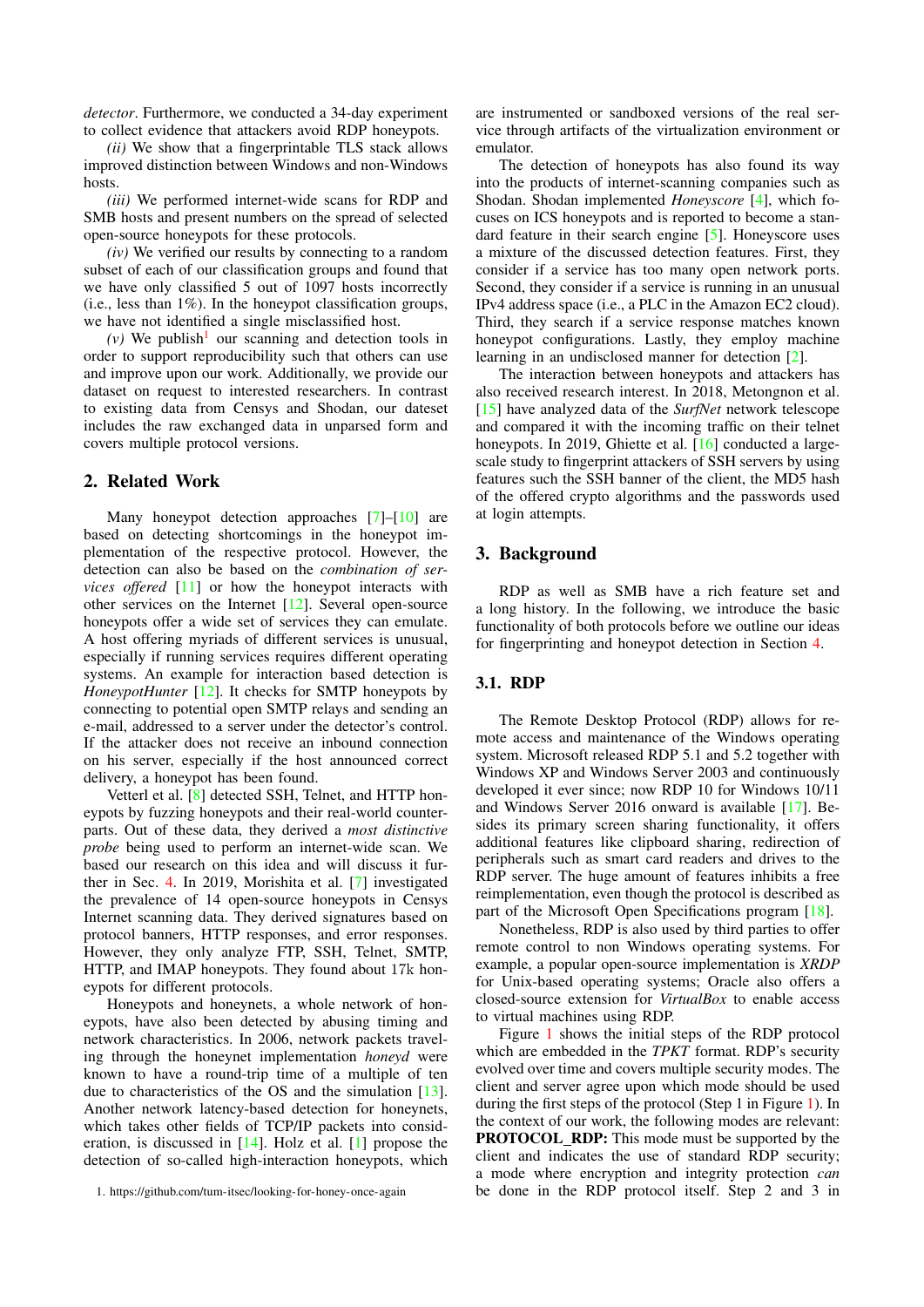

<span id="page-2-0"></span>Figure 1. The first steps of the RDP protocol.

Figure [1](#page-2-0) are skipped in this case. Most of the selectable cryptographic primitives in this mode (such as RC4 and MD5) are outdated nowadays.

PROTOCOL SSL: After the first message exchange, the negotiation phase, both parties establish a secure channel via the TLS protocol. Authentication of the server is realized through an X.509 certificate. Authentication of the client is done by the user entering their credentials into the login UI after all other negotiations are finished. PROTOCOL HYBRID: The authentication of the user is done immediately after the TLS handshake has finished. All further negotiations are done *afterwards*. Microsoft refers to this mode also as *Network Level Authentication (NLA)*. Authentication of the user could be done via a classic (username, password) tuple, by passing a Kerberos ticket, or by using a smart card.

Note that only in the *PROTOCOL HYBRID* mode the user has to authenticate itself early in the third step. In all other modes listed above, the server will willingly provide a lot of information and commit resources on establishing the connection before the user is authenticated. Therefore, recent Windows installations suggest the use of Network Level Authentication, which is equivalent to enforcing *PROTOCOL HYBRID* during connection establishment (from Windows Server 2008 R2 onward).

#### 3.2. SMB

The Server Message Block protocol (SMB) is primarily used by Windows operating systems to share locally stored files with other machines in the same network to allow browsing, editing, and deletion. Besides sharing files, it also offers inter-process communication, e.g., in the form of named pipes. On top of that, Microsoft Remote Procedure Calls (MSRPC) can be used.

Microsoft released SMB 1.0 together with Windows 2000 and SMB 3.1.1 with Windows 10. Windows supports end-to-end encryption and integrity protection since SMB 3.0. Beforehand, SMB offered none of these services, rendering it an easy target to attackers and making the protocol unsuitable for communication over an untrusted network such as the Internet. Therefore, many network operators filter the default SMB port 445. Nevertheless, around 1M hosts are offering their SMB service on the Internet according to Censys data.

Besides the implementation in Microsoft Windows, *Samba* has become the most prominent open-source implementation of SMB. We chose two versions, 3.5.6, as it is the last version of Samba without support for SMBv2 and 4.10.0, being the latest version available to Ubuntu 19.10 at the time of our experiments. Furthermore, commercial competitors such as Visuality Systems have also implemented SMB.

SMB communication starts by negotiating a dialect (e.g., "NT LANMAN 1.0" or "SMB 2.002") with the server. If backward compatibility is required, the negotiation is started by sending an SMBv1 negotiation packet. A list of supported dialects is sent alongside this negotiation packet, similar to TLS. If backward compatibility is not desired, a connection can also start with an SMBv2 packet. The server selects one dialect from the offered list and responds with its choice.

After dialect negotiation, the sequence continues with the Session setup phase. During this phase, the user is authenticated via the Simple and Protected GSSAPI Negotiation (SPNEGO) that uses the General Security Service API (GSSAPI) and which in turn transports authentication mechanisms such as Kerberos or the NT Lan Manager Protocol (NTLM). The server can choose to authenticate the user without credentials and grant access to the server anonymously.

#### 3.3. Honeypot Implementations

Honeypot implementations are grouped into *low*, *medium* and *high-interaction* honeypots. Low- and medium-interaction honeypots focus on easy deployment and maintenance while implementing only basic functionality. High-interaction honeypots try to mimic a service indistinguishable from the original and are often based on virtual machines to minimize operational risks.

We focused on finding open-source implementations for RDP and SMB mentioned above. We identified two honeypot implementations respectively, which we will describe in the following.

*Heralding* (RDP) *Heralding* [\[19\]](#page-10-17) focuses on catching login credentials of everybody logging into the system. Therefore, it is not in focus of the developers to provide a complete protocol implementation. RDP connections are terminated early if the credentials are not submitted during connection establishment.

*RDPY* (RDP) Another honeypot implementation for the RDP protocol is *RDPY* [\[20\]](#page-10-18), written in Python 2 on top of the Twisted framework. The first commit dates back to the year 2013. Since then, it has been heavily developed until 2015, but no RDP protocol related fix happened afterwards. *RDPY* supports PROTOCOL\_SSL and PROTOCOL RDP security. However, if the administrator does not create an X.509 certificate, PROTOCOL\_SSL will be disabled. In contrast to *Heralding*, an attacker can complete the full RDP connection sequence and will be able to watch an emulated screen. During operation as honeypot, content and events on the emulated screen are replayed from a session recorded beforehand. In order to create a recording, RPDY is used in a preparation phase as a proxy to a regular server. The implementation proxys the requests to the regular server and records all screen update and keypress events. Afterwards, the recording is replayed to every attacker. This allows the honeypot to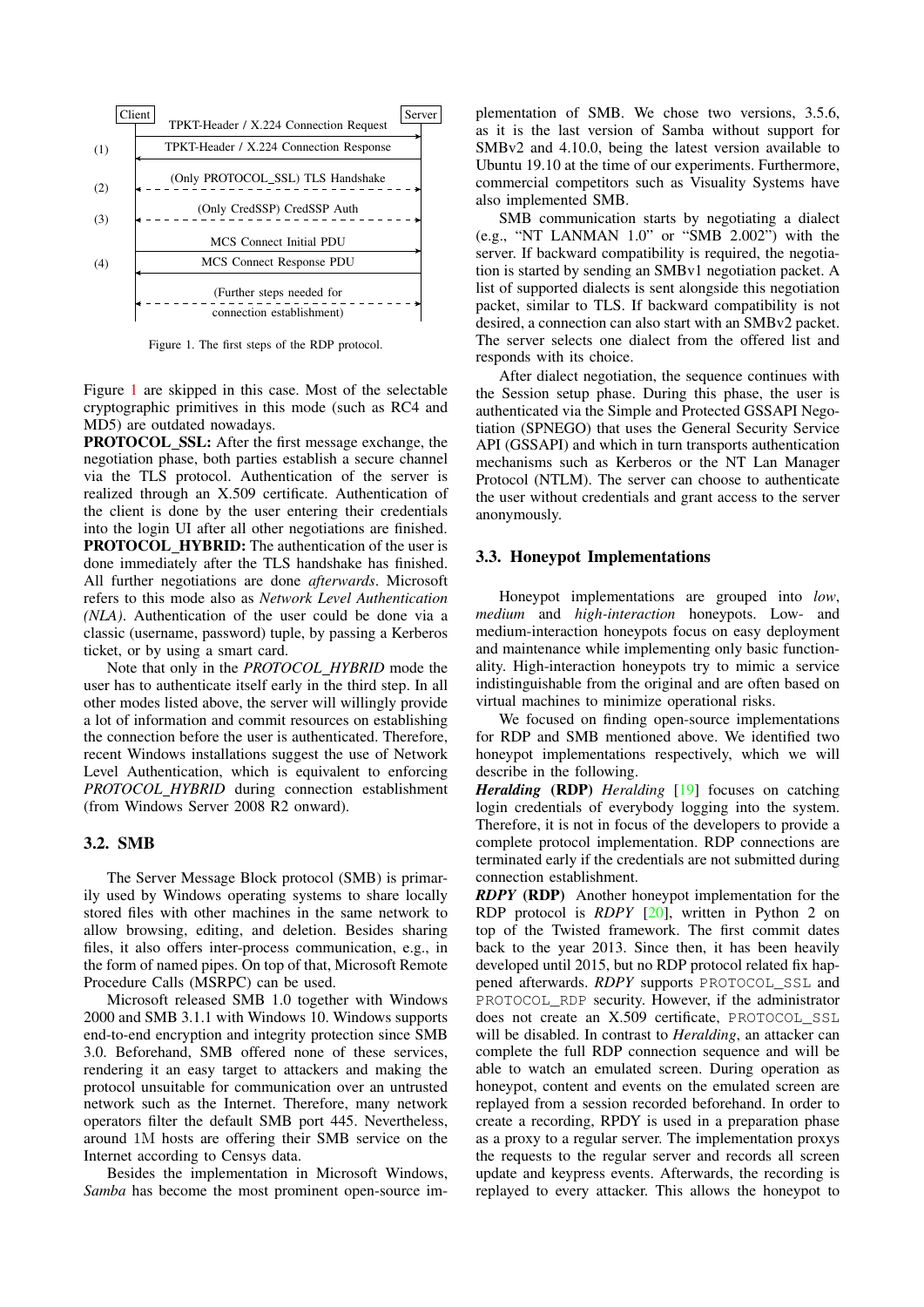<span id="page-3-1"></span>TABLE 1. FEATURES OF ANALYZED HONEYPOT IMPLEMENTATIONS

| Honeypot        | Age  | RDP<br><b>SSL</b><br>Hybrid v1<br>RDPSec |  |  |  | <b>SMB</b><br>v2<br>v3 |   |  |  |
|-----------------|------|------------------------------------------|--|--|--|------------------------|---|--|--|
|                 |      |                                          |  |  |  |                        |   |  |  |
| <i>Impacket</i> | 2003 |                                          |  |  |  |                        | ✓ |  |  |
| Dionaea         | 2009 |                                          |  |  |  |                        |   |  |  |
| <b>RDPY</b>     | 2013 |                                          |  |  |  |                        |   |  |  |
| Heralding       | 2012 |                                          |  |  |  |                        |   |  |  |

mimic a real system as long as the attacker does not try to interact with the system.

*Dionaea* (SMB) *Dionaea* [\[21\]](#page-10-19) is a honeypot for a wide range of protocols. Since its initial git commit back in 2009, it advertises support for over 14 protocols, including FTP, HTTP, Memcached, MSSQL, SMB, SIP and UPNP. The *Dionaea* core is implemented in the C programming language with support for Python modules implementing most of its protocol logic. *Dionaea* does not offer RDP support. SMB support is implemented in Python and restricted to SMBv1.

*Impacket* (SMB) *Impacket* is a collection of Python classes for working with networking protocols especially from the Windows domain. This includes high level implementations of SMBv1, SMBv2, and SMBv3 [\[22\]](#page-10-20). While *Impacket* is not a honeypot on its own, we found honeypot implementations using this library during our Internet scans. The library is provided by SecureAuth, a security company, and seems to be solely developed for the needs of penetration testers. SecureAuth provides numerous examples how to use the library in this field, e.g., an exploit for the SMB Relay Attack (CVE-2015- 0005).

Besides the honeypots mentioned, further implementations targeting SMB are for example *DTK* or *Smoke Detector* (see also [\[23\]](#page-10-21) for a more complete survey of popular honeypot implementations). However, these implementations have stalled in their development since 2005 and we will therefore not consider them here.

Table [1](#page-3-1) summarizes the different characteristics of selected honeypots. These honeypots can also be combined to cover multiple protocols or scenarios. An example are the T-Pot Docker and virtual machine images created by T-Systems, which also hosts T-Pot actively for their Sicherheitstacho project<sup>[2](#page-3-2)</sup>. It contains all presented tools but *Impacket*.

#### <span id="page-3-3"></span>3.4. TLS Fingerprinting

As our approach will leverage the fact that many honeypots implement their services without taking the TLS stack into consideration, we provide a short overview of TLS fingerprinting techniques. We found that modern RDP implementations mainly use TLS 1.2. Therefore, we will not describe the specifics of the more recent TLS 1.3.

During the establishment of a TLS connection, the cipher suite for encryption and integrity protection as well as the algorithms for key exchange need to be negotiated. In addition, the client can present a set of supported TLS extensions. The server decides which extension subset is accepted and signals this together with the selected cipher in the *Server Hello Message*.

This property was used by research [\[24\]](#page-10-22), [\[25\]](#page-10-23) and different groups to fingerprint TLS clients. Notable tools are JA3 [\[26\]](#page-10-24), Cisco Mercury [\[27\]](#page-10-25) and Cisco Joy [\[28\]](#page-10-26). They are based on similar approaches, creating a hash of the mentioned parameters of the TLS Client Hello to identify implementations. JA3 provides an additional extension JA3s to fingerprint servers besides clients. The server behavior is not only influenced by the used implementation but also by each Client Hello because it can only select offered properties for a successful handshake. Therefore, JA3s relies on the combination of client and server fingerprints. In order to proactively get server fingerprints, JARM [\[29\]](#page-10-27) was developed. It fingerprints a server based on its behavior for 10 manually crafted Client Hellos.

The approach presented in this paper is based on our observation of two further characteristics. First, if the server agrees on a PFS-enabled cipher, an algorithm for key exchange needs to be negotiated. We observed frequent use of ECC here. If chosen, the curve needs to be agreed upon before the key exchange can happen.

Second, TLS allows multiple handshake messages to be packed together inside a single TLS record packet. The *SChannel Service Provider* (SSP) implementation of Windows packages does this. In contrast, OpenSSL creates a TLS record for each handshake message.

# <span id="page-3-0"></span>4. Our Honeypot Detector

SMB and RDP are both complex protocols that are very hard to implement identical and feature-complete with respect to a reference implementation when developing a low- to medium-interaction honeypot.

Following the methods of Vetterl et al. [\[8\]](#page-10-7), we fuzzed all RDP and SMB implementations we are aware of to find the most distinctive probe. In an optimal case, a single packet can be used to classify all hosts. In contrast to Vetterl et al., we use *a set of distinctive packets* to increase the resilience of our scanner to unknown implementations. Our request set is still small enough to enable scan speeds high enough to perform an internet-wide scan.

Where applicable, we also fingerprint the TLS stack used by the respective implementation. Furthermore, our fingerprinting tool does not consider the specifics of the operating system TCP stack. Some fingerprinted implementations also support other operating systems such as Linux.

We created two separate tools to create and compare fingerprints of *known* RDP and SMB implementations respectively. We created the fingerprints on our lab instances of all mentioned honeypots and benign Windows installations. Afterwards, we tested the fingerprints on real-world instances of Windows Server 2012, 2016, 2019 in the Amazon EC2 cloud and Microsoft Azure. We found that the Windows end-user versions share RDP and SMB server code with the server versions (see Table [2\)](#page-4-0).

#### 4.1. Packet Similarity Scoring

In order to check for the similarity of the collected packet exchanges, we developed a parser for the SMB and RDP protocol which tokenizes a single response

<span id="page-3-2"></span><sup>2.</sup> <https://www.sicherheitstacho.eu/start/main>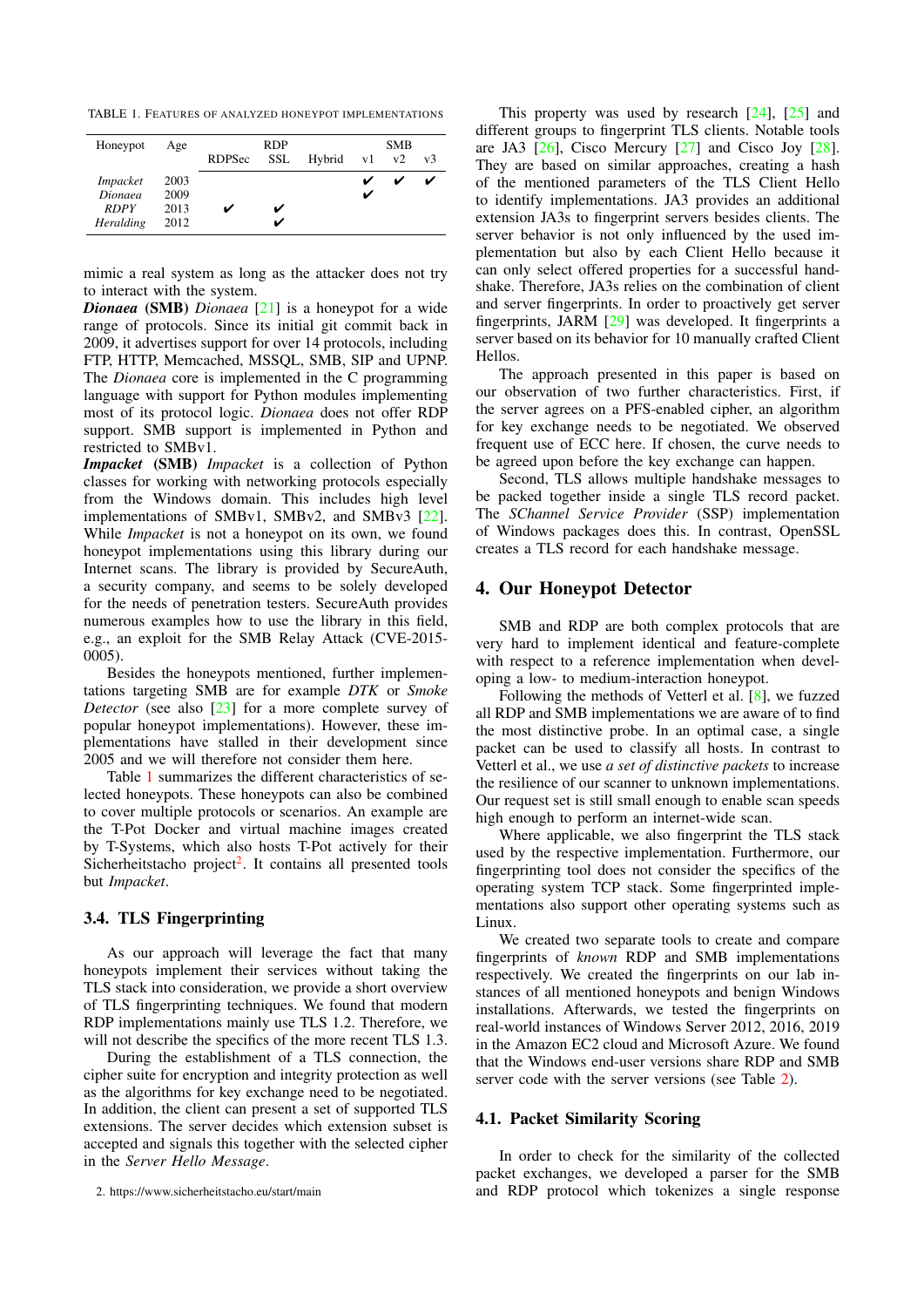TABLE 2. INDISTINGUISHABLE VERSIONS OF WINDOWS

<span id="page-4-0"></span>

| End-user | Server     |
|----------|------------|
| ХP       | 2003       |
|          | 2008R2     |
| 8        | 2012R2     |
| 10       | 2016, 2019 |

into multiple labeled fields. The fields of two responses are compared by checking if their values are identical, in a certain range or have certain bits enabled. Fields containing random values, length indicators (where different lengths are allowed), timestamps or fields containing configurable values are ignored during comparison. The similarity score is eventually set to be  $\frac{1}{1+n}$  where *n* is the number of differing fields. Thereby, the similarity decreases the more fields inside the responses are found to differ.

One notable exception is the parsing of TLS traffic occurring inside RDP traffic. For the sake of simplicity, we only partially parse the TLS traffic and convert it into a single synthetic tokenized packet. This synthetic packet contains all relevant characteristics of the TLS handshake mentioned in Section [3.4.](#page-3-3)

#### 4.2. Differential Fuzzing for Fingerprinting

Equipped with a metric to calculate the similarity of two packets, we can build a small fuzzer upon these. The fuzzer constructs a packet, sends it to each implementation, and utilizes the similarity scoring to decide if a notable difference between the answers exists. The responses are then compared to each other according to the similarity metric mentioned above. The request packet generating the set of responses least similar to each other is selected as the most distinctive probe.

For RDP, we utilize a bit mutation strategy of the first packet. For SMB, we construct the set of all reasonable combinations of values inside the request packet fields to find the most distinctive probe. While this fuzzing approach is simple, it is sufficient to identify fields in the protocol causing distinguishable answers for each implementation.

# 4.3. Our RDP scanner

Based on out fuzzing, the protocol field with the most notable impact on the server responses is the proposed security mode of the client (see Sec. [3.1\)](#page-1-2). Therefore, we establish four connections with the target host. Three of them are regular connection attempts, advertising all major security modes (PROTOCOL\_RDP, PROCOTOL\_SSL, and PROTOCOL\_HYBRID). This is done because some implementations choose to downgrade from or directly refuse connection attempts advertising support for certain security modes. The fourth connection contains an invalid set length field, triggering different error handling behavior between *Heralding* and *RDPY* and all Windows versions. Regular Windows versions close the connection with a Connection Reset. *RDPY* closes the connection by sending a regular TCP FIN packet to the client and *Heralding* sends the client an RDP Negotation Failure Message.

Still, in many cases just collecting the first packet exchange for each connection does not provide enough information to differentiate between implementations. Therefore, depending on the negotiated connection type we try to either establish a TLS connection and send the next packet over TLS or send it unencrypted. Note that the TLS fingerprint of *Heralding* and *RDPY* is not affected if the implementations are operated on a non-Linux operating system. Both packages rely on OpenSSL and do not switch to the native operating system TLS stack.

If the server accepts our PROTOCOL HYBRID attempt, the protocol proceeds with Network Level Authentication (NLA) after the TLS handshake. We send a regular SPNEGO packet, starting the exchange of security mechanisms of both parties, but abort the connection directly afterwards in order to avoid supplying credentials for ethical reasons (see Sec. [5.1\)](#page-5-0).

In case of a PROTOCOL\_RDP or PROTOCOL\_SSL connection, we proceed with the second step and send an encrypted or unencrypted version (dependent on the security mode setting) of the client capabilities which we recorded as well from the standard Windows RDP client.

We found that all Windows Servers which can be rented in the Amazon EC2 and Azure cloud have NLA enabled by default.

Because of the limited information we are able to obtain in an NLA enforced environment, it is impossible to distinguish Windows 10, Windows 8 and the different versions of the Windows Server 2012, 2016, 2019 solely on the characteristics of exchanged RDP packets.

The flag field of the RDP Negotiation Response PDU has two flags which are only available in recent RDP versions. If NLA login is not enforced, we can find more distinguishing features in the second round trip of the protocol. We show an example of which fields can vary in the responses of the second round trip in Table [7.](#page-11-0) It shows the relevant parts of the reference responses to the PROTOCOL\_RDP packet. Packet headers that do not contribute to the fingerprint are intentionally left blank. Some implementations, e.g., Windows 10, do not respond to the second packet because they discontinue the connection after receiving it, which also counts as distinguishing behavior.

#### 4.4. Our SMB scanner

We found the following fingerprintable implementation pitfalls for SMB: If no common dialect can be negotiated between client and server, different implementations have different ways of discontinuing the connection, some sending error codes while some close the connection without sending additional data. Furthermore, our fuzzer found different behavior by setting reserved fields to nonzero values or by setting other fields to values that are not reasonable in the current context. For fields inside the request which have corresponding fields in the response, it is up to the implementation whether such atypical values are ignored by mirroring them or by resetting them to zero.

Lastly, another valuable factor contributing to the fingerprint of an implementation is the combination of the *Native OS* and *Native LAN Manager* fields inside the second packet in an SMBv1 protocol sequence. It can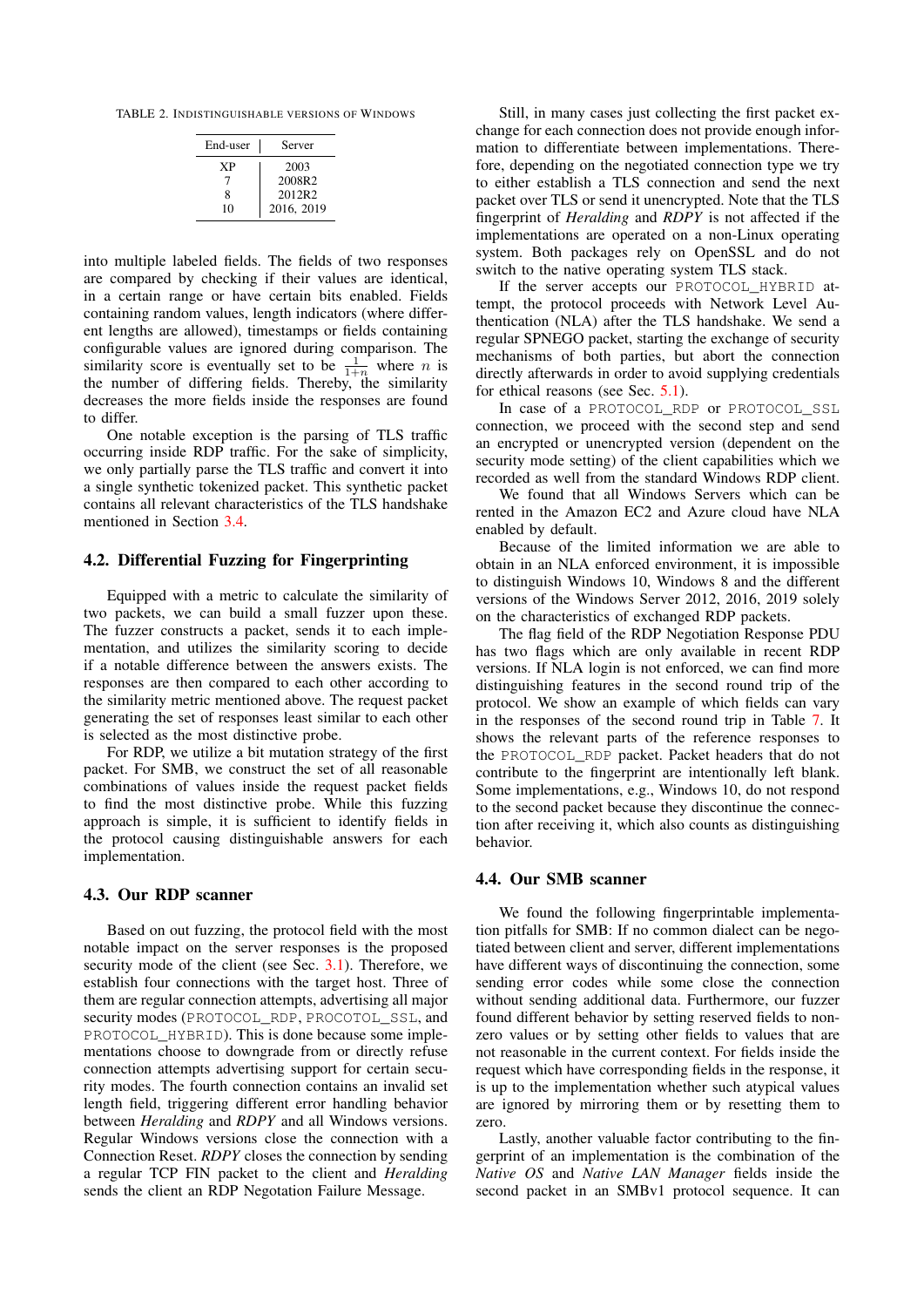offer hints about the platform and operating system or environment which the server runs on and while honeypots can trivially replace this information, it does contribute to the overall fingerprint.

Therefore, our final SMB scanner establishes four connections to a scanned host, each having a different function:

- 1) An SMBv1 packet checking if the targeted host supports SMBv1 (as we consider this to be a requirement for a honeypot, see Sec. [5.5\)](#page-7-0)
- 2) A packet that checks if the targeted host supports anonymous login
- 3) A packet checking for the support of the most recent version SMBv3
- 4) A specifically crafted packet that we found to trigger the most distinctive responses from implementations that we consider in our work

# 5. Internet-wide Scan

In order to test our ideas and developed tools, we conducted an internet-wide scan. We will describe its execution and its results in this section.

# <span id="page-5-0"></span>5.1. Ethical Considerations

We follow the principles of informed consent [\[30\]](#page-10-28) and best practices [\[31\]](#page-10-29): we avoid the collection of personal or sensitive data and we try to avoid causing any harm to online servers during our active scans. None of the scan probes we send have affected our test machines negatively.

As described in Section [4,](#page-3-0) both the RDP and SMB protocol usually provide enough data for fingerprinting before we have to actually login into the machine. Since we do not provide any credentials to our targets, we do not consider it as a hacking attempt.

We took precautions to minimize the impact of our scans, following established practices as, for instance, described in [\[32\]](#page-10-30). In particular, we maintain a block list to avoid scanning systems that have in the past indicated to us that they want to be excluded from scans. Our abuse email address is published in the WHOIS and all abuse emails are forwarded to us by our IT department. We assess the impact of our scans in terms of potential harm to other systems and human beings, as proposed by the Menlo report [\[30\]](#page-10-28). We use a relatively low scanning rate to minimize any impact and respond immediately to complaints. All our scanning hosts run a web server which provides information on the scan including an email contact. We received 9 new requests regarding our scan activities, added IP addresses of eight requests to our block list and resolved one request, allowing us to continue scans as research project.

#### 5.2. Setup

For our Internet-wide scan to find honeypots, we combine the implemented detectors with ZMap [\[32\]](#page-10-30). ZMap provides us the possibility to scan the complete IPv4 address space searching for hosts with open RDP (3389) or SMB (445) ports. If a host with an open port is detected, it is directly handed to the respective honeypot detector.

This combination of ZMap as a stateless, fast Internetwide scanning tool and our implemented stateful detector allows fast but informative scans.

Due to the properties of ZMap to focus on a single protocol and port to drastically decrease scan duration, we scanned SMB and RDP sequentially. Each scan was conducted with a rate of 20 000 packets per second to reduce the impact on target systems. For each scan, we use an up-to-date BGP dump from our local upstream provider with the complete set of reachable prefixes as a ZMap allow list to reduce the scan duration. This excludes all address ranges from the scan that are not announced by any AS and thus not reachable. Furthermore, we use a self-administered block list to prevent scanning targets which requested to be excluded from our scans. This block list was created over time based on abuse mails received by our research group to follow the ethical considerations described in Section [5.1.](#page-5-0) The list is solely built from requests to be excluded from active scans not including any external sources. The block list contains different addresses and prefixes covering 5.7M addresses in total. With the given setup and rate, each scan probes 2.8 billion IP addresses (67% of the complete IPv4 address space) and has a duration of around 37 hours.

#### 5.3. Classification Results

During our internet-wide scan started on March 26th 2021 we discovered in total 7.5M hosts with an open RDP port. We could successfully assign 2.1M hosts to known RDP implementations. Regarding SMB, we found 2.7M hosts with an open port 445 during the scan started on the March 30th 2021. 1.1M hosts were categorized after a successful connection could be completed. For both protocols, we only label a connection with a specific implementation if the fingerprint matches *exactly*. Results can be seen in table [3](#page-6-0) and we will describe the results for both protocols separately.

56.7% of the RDP scans and 57.2% of the SMB scans resulted in an error. For both protocols more than 97% of the errors were caused by a closed connection. Either a host is not reachable at all or it closes the connection after seeing our initial RDP connection attempt. This means most likely that those hosts do not provide the respective service behind the scanned port or that the port was erroneously reported by ZMap. In the remaining cases (less than 3%), we are not able to parse the answer of the host. We assume this is due to missing functionality in our parser or the host offers a different service. 14.2% of RDP hosts and 1.1% of the SMB hosts are not categorizable. Hosts are considered as not categorizable, if they do not match one of our recorded fingerprints.

RDP We were able to find 1207 matches with the *Heralding* and *RDPY* honeypots with 100% similarity. Predominantly, we found instances of *RDPY* in a configuration not offering PROTOCOL\_SSL and always falling back to standard RDP security. Furthermore, we observed that the RDP port is frequently used for non RDP services. If a response packet of a host does not appear to be a valid TPKT, we classified it as non-RDP. Investigating this response class, we found several hosts answering with HTTP/1.1 400 Bad request indicating an HTTP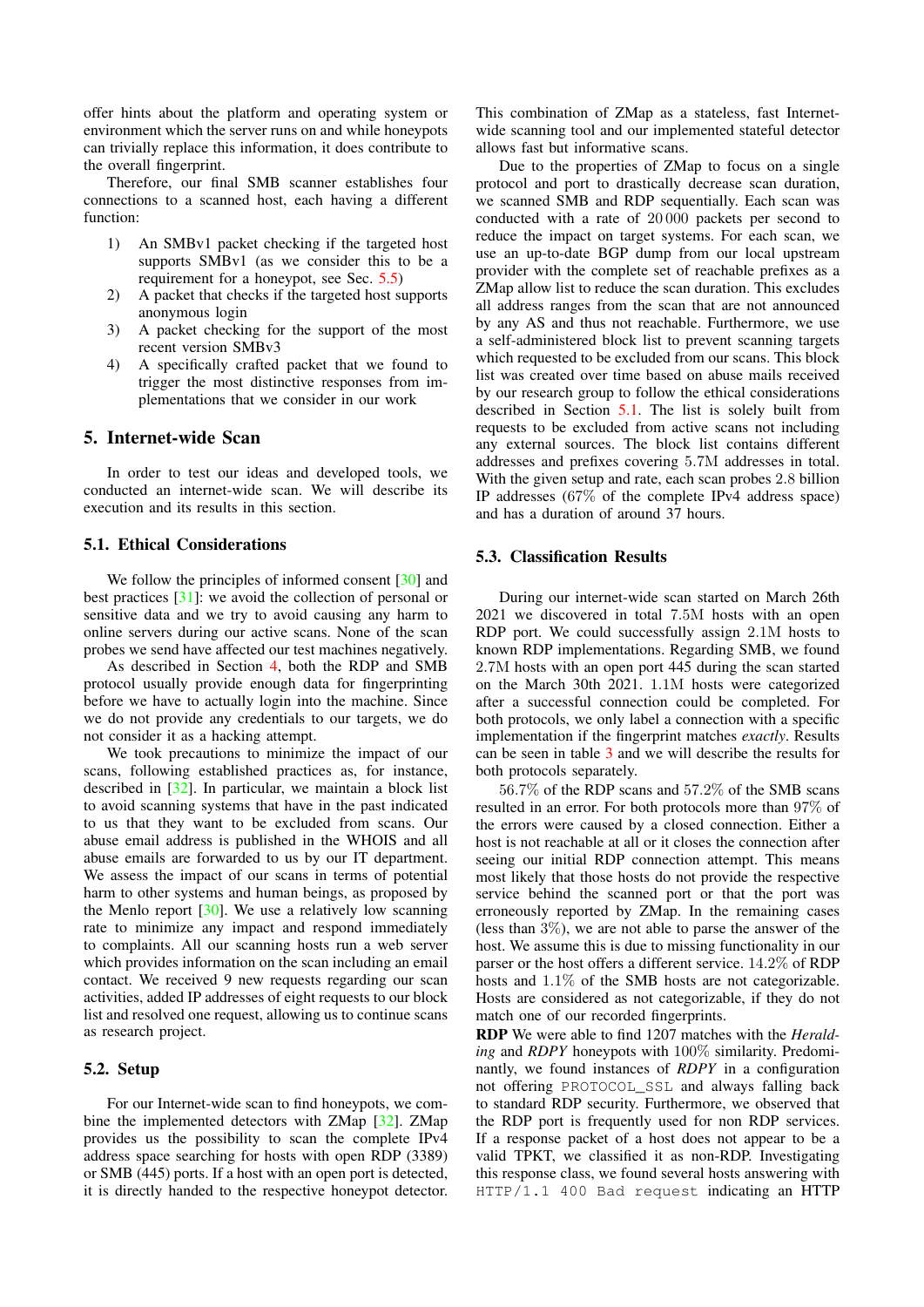<span id="page-6-0"></span>TABLE 3. SCAN RESULTS OF OUR INTERNET WIDE SCAN.

| Category                           | <b>RDP</b>    | <b>SMB</b>    |
|------------------------------------|---------------|---------------|
| Total ZMap results <sup>1</sup>    | 7577919       | 2704250       |
| Categorizable <sup>2</sup>         | 2125428       | 1125838       |
| <b>Regular Implementations</b>     | 1940159       | 1 1 2 4 3 1 7 |
| Windows $8 \& 10^3$                | 1401465       | 96361         |
| SChannel                           | 1 401 452     |               |
| non-SChannel                       | 13            |               |
| Windows 10 (no NLA)                | 96003         |               |
| SChannel                           | 96 003        |               |
| Windows 8 (no NLA)                 | 35 1 26       |               |
| SChannel                           | 35 1 26       |               |
| Windows 7                          | 357179        | 685701        |
| No Data                            | 296 065       |               |
| SChannel                           | 61 1 1 3      |               |
| non-SChannel                       | 1             |               |
| Windows XP                         | 36823         | 3834          |
| No data                            | 36823         |               |
| <b>XRDP</b>                        | 13355         |               |
| non-SChannel                       | 13355         |               |
| VirtualBox                         | 208           |               |
| No data                            | 208           |               |
| Samba 3.5.6                        |               | 153071        |
| Samba 4.10.0                       |               | 181931        |
| <b>YNO</b>                         |               | 2741          |
| Misc. implementations <sup>4</sup> |               | 678           |
| <b>Honeypots</b>                   | 1207          | 1521          |
| Heralding                          | 84            |               |
| non-SChannel                       | 84            |               |
| <b>RDPY</b>                        | 50            |               |
| OpenSSL                            | 50            |               |
| RDPY (no TLS)                      | 1073          |               |
| No data                            | 1073          |               |
| Dionaea                            |               | 1461          |
| impacket                           |               | 60            |
| Non RDP/SMB protocols              | 245 300       |               |
| <b>HTTP</b>                        | 185948        |               |
| SSH                                | 59352         |               |
| Uncategorizable <sup>2</sup>       | 1080773       | 31 152        |
| <b>Errors</b>                      | 4310480       | 1547260       |
| Unparseable                        | 11 649        | 36395         |
| Connection closed <sup>9</sup>     | 3 1 2 7 9 3 2 | 1419216       |
| No connectivity <sup>8</sup>       | 1170899       | 91649         |

<sup>1</sup> ZMap only reports hosts with an open port. An open port is no proof the respective service is also provided. <sup>2</sup> Hosts are only labeled with a classification if the finger-

print shows an *exact* match.

3 and Windows Server 2012R2, 2016 and 2019

<sup>4</sup> Combined set of different rare implementations.

<sup>5</sup> Unknown Non-RDP protocol

Hosts which did not respond to all of our packets pre-

venting an exact classification <sup>8</sup> Hosts without any response to our scanner despite being reported by ZMap

<sup>9</sup> Hosts which we established a connection with but closed the connection before sending any data

<span id="page-6-2"></span>TABLE 4. TOP 10 AUTONOMOUS SYSTEMS HOSTING HONEYPOTS

| CO  | <b>ASN</b> | Organization       | SMB | RDP | <b>Total</b> |
|-----|------------|--------------------|-----|-----|--------------|
| US  | 16509      | <b>AMAZON</b>      | 232 | 167 | 399          |
| US  | 20473      | <b>CHOOPA</b>      | 126 | 95  | 221          |
| US  | 14061      | DIGITAL OCEAN      | 102 | 90  | 192          |
| DE. | 197540     | netcup             | 66  | 72  | 138          |
| TW  | 1659       | <b>TANet</b>       | 131 |     | 132          |
| US  | 8075       | <b>MICROSOFT</b>   | 48  | 25  | 73           |
| US  | 63949      | Linode             | 33  | 37  | 70           |
| US  | 14618      | <b>AMAZON</b>      | 41  | 28  | 69           |
| US  | 15169      | <b>GOOGLE</b>      | 35  | 32  | 67           |
| US  | 22773      | Cox Communications | 50  | 3   | 53           |



<span id="page-6-1"></span>Figure 2. AS distribution of honeypot addresses

server. Moreover, we found many SSH banners sent in response to our probe indicating an SSH server.

We found the RDP stacks of Windows 8 and Windows 10, which are also used in Windows Server 2012 and 2019 respectively, predominantly used. In about 1.4M cases the hosts enforce the use of Network Layer Authentication (see Section [3.1\)](#page-1-2) which gives our scanner only limited opportunity for fingerprinting. In almost all cases, the Windows hosts have a fingerprint which indicates the use of *S-Channel* the Microsoft Windows TLS implementation. However, a few hosts show perfect match with Windows, but have a fingerprint indicating the use of a non-Microsoft TLS library.

We also found Windows 7 and XP hosts unwilling to negotiate a TLS based connection with our scanner, but downgrading us to Standard RDP security for unclear reasons. This is marked in Table [3](#page-6-0) as *No Data*.

SMB 1521 hosts have responded to our probe packets in exactly the same way as our lab instances of *Dionaea* and *Impacket*. With 60%, a majority of hosts that can be classified use Windows 7 followed by Samba 4.10.0 (16.3%) and Samba 3.5.6 (14.3%). Further analyzing the set of values we found inside the *NT Lan Manager* field, we discovered numerous rarely appearing and some almost undocumented implementations of the SMB protocol such as smbx (Apple), Alfresco CIFS and SXLM for which we had no fingerprint from lab tests. Since we did not expect any honeypot to mimic them, we categorized them as *Misc. implementations* without further comparison of their fingerprint.

RDP + SMB The two IP address sets of identified RDP and SMB honeypots are not distinct. With 606 mutual addresses, around 40% combine honeypots for the RDP as well as for the SMB protocol on the same host. This high overlap supports our finding that the presented methodology is able to detect honeypots. Selective searching of the hosts on portals like Censys.io or Shodan.io reveals that these hosts usually offer services associated with the honeypots *Dionaea* and *cowrie*, a honeypot for SSH and Telnet. We found eight hosts that mix an RDP honeypot with an *Impacket* installation, supporting our argument that *Impacket* is indeed used for building up honeypots.

Furthermore, hosts of 36 RDP honeypots have an open SMB port which can not be classified as a honeypot. Out of these, 35 SMB connection attempts ended in a premature session exit, indicating an unresponsive service. The one remaining host is classified as *uncategorized*, however the handshake sequence has some similarity with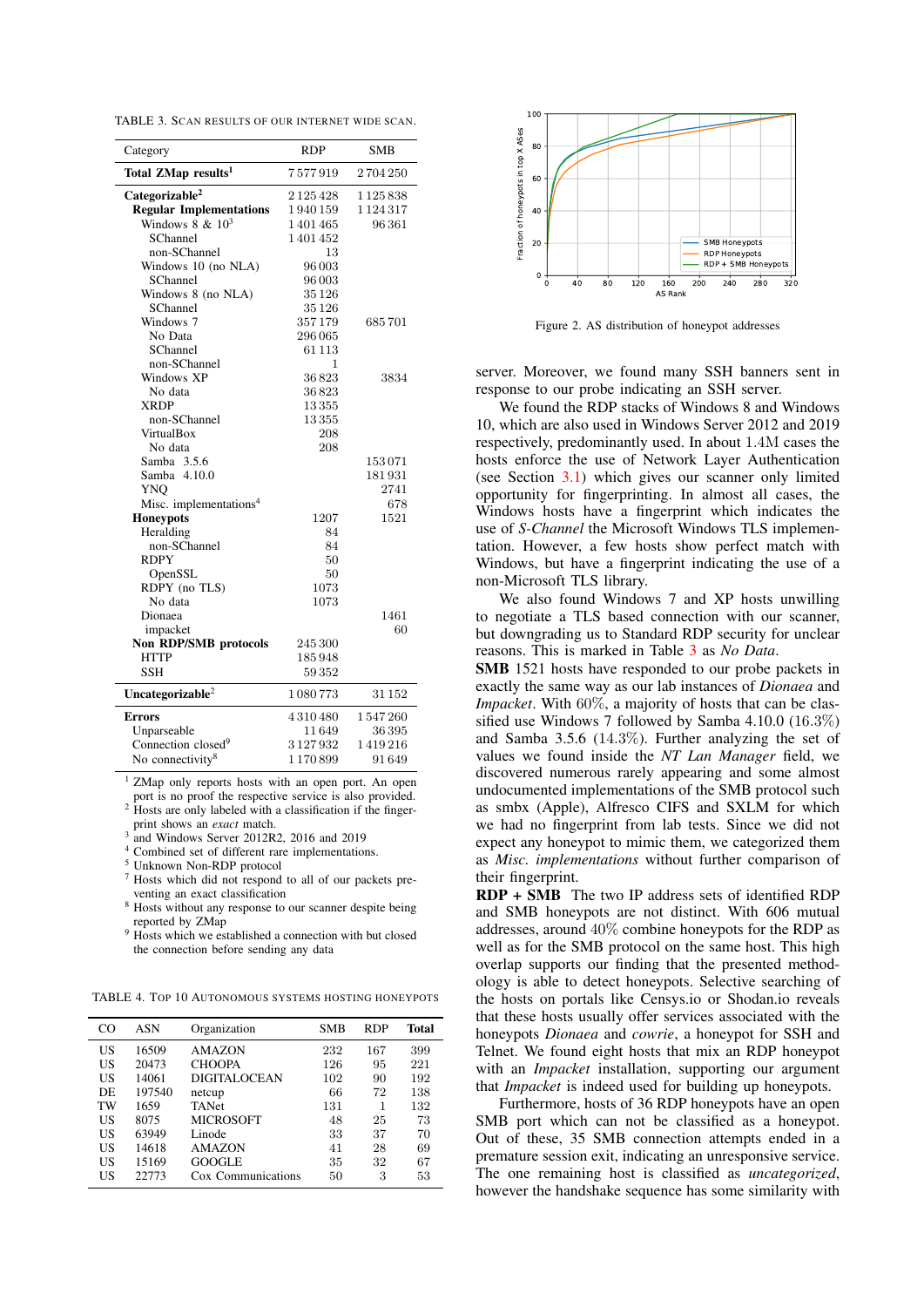Windows XP, which could indicate an unknown honeypot implementation. Vice versa, 87 SMB honeypots additionally have an open RDP port reported by ZMap. In 77 cases our scanner was not able to successfully establish a RDP connection, in eight cases a non-RDP service answered our probe and two hosts have not been classified.

## 5.4. AS Coverage

To highlight the widespread usage of detectable honeypots by a multitude of different organizations and providers, we analyze the distribution of honeypots across autonomous systems (AS). Figure [2](#page-6-1) shows the distribution of all identified honeypots across ASes. 50% of all detected SMB honeypots are located on only 12 ASes but the remaining 50% are spread across 314 ASes. RDP honeypots are located in more ASes with a total coverage of 325 but with 50% located in 10 ASes, a majority can again be found in a small subset. Table [4](#page-6-2) lists the top 10 ASes based on the total amount (SMB and RDP) of honeypots. It can be seen that multiple listed organizations are mainly cloud providers, (e.g., Amazon, DigitalOcean, and Netcup) and research networks (AS1659 is the Taiwan Academic Network). While some honeypots might be hosted by the cloud hosting organizations themselves, a majority is most likely set up by the provider's customers. Some of these hosting providers are also known to be scanning and research friendly. That might be an explanation for smaller hosters appearing in this top list. Based on these results, we infer that these types of honeypots are a widely used tool across various ASes.

#### <span id="page-7-0"></span>5.5. Result Validation

In the following, we will describe our attempts to validate our scanning results by using additional indicators, because of the lack of ground-truth data for the Internet. We already observed in Section [5.3](#page-6-1) that hosts offering both analyzed services are highly likely to have both services classified as honeypot. This is a clear indicator that these hosts are honeypots.

Additionally, we automatically connect to hosts of each category using established open-source tools and collect their diagnostic data where possible. If an automatic validation is not possible for a category, we fall back to manual methods. Table [5](#page-7-1) summarizes our validation results. Unresponsive machines were most likely taken offline during the time period between scan and verification. We miss-classified less than 1% of responsive hosts. Additionally, *none* of the hosts in the honeypot group was miss-classified.

5.5.1. RDP Validation. First, we check if hosts being classified as normal Windows machines have been labeled with the correct Windows version. To achieve that, we utilize *rdesktop*<sup>[3](#page-7-2)</sup> to obtain a screenshot of 100 target hosts in each category in an automated way. This is only possible for hosts not enforcing NLA. The captured screenshots of the login screens can then be quickly checked by a human analyst if they match the respective version of Windows.

<span id="page-7-1"></span>TABLE 5. VERIFICATION RESULTS

|                              | Correct | Incorrect | Unresponsive<br>/ Error |
|------------------------------|---------|-----------|-------------------------|
| <b>RDP</b>                   | 448     | 5         | 127                     |
| Heralding $1$                | 29      |           |                         |
| $RDPY$ <sup>1</sup>          | 29      |           |                         |
| $RDPY$ (no TLS) <sup>1</sup> | 18      |           | 12                      |
| Windows 10 (no NLA)          | 89      |           | 10                      |
| Windows 8 (no NLA)           | 77      |           | 23                      |
| Windows 7 (no NLA)           | 58      |           | 32                      |
| Windows Server 2003          | 55      |           | 41                      |
| <b>XRDP</b>                  | 93      |           |                         |
| <b>SMB</b>                   | 649     |           | 863                     |
| Dionaea                      | 628     | $(9)^2$   | 824                     |
| $Impacket$ <sup>1</sup>      | 21      |           | 39                      |
| Total                        | 1097    |           | 951                     |

<sup>1</sup> Only manually verified

<sup>2</sup> Manual additional test deemed all hosts as honeypots

The results are shown in Table [5,](#page-7-1) only one Windows 10 host is misclassified.

Second, we check if the honeypots have been labeled correctly by our scanner tooling. Unfortunately, the screen scraping approach is not viable to detect the selected honeypots. As *RDPY* only replays pre-recorded sessions, a human analyst will quickly notice that keypresses are not displayed and that he is viewing how somebody else is using the machine. However, to a screen scraping tool, the host will appear as a benign machine. *Heralding* is unable to go through the whole connection sequence and will terminate the connection early and never continue to a point where a user can see the Windows login screen. Therefore, we connect to 30 instances of each honeypot category manually and analyze the exchanged packets and check if the machine reacts to mouse movements.

During our manual verification process, we observed that many of the *Heralding* honeypots use the same subject and issuer names in the TLS certificates and that they show the abnormal protocol behavior described above. This strengthens our assumption that these hosts are indeed *Heralding* honeypots. Multiple *RDPY* instances share desktop session replays they present to the connecting user. Foremost, we observed a login screen of Windows 8/10 fading in, but a few instances presented us with a full Windows 7 desktop session where somebody moves the mouse on the desktop while our test user did not interact with the system.

We also performed manual validation on the small set of non-SChannel hosts being classified as regular Windows instances. As our classifier showed good precision for regular hosts, we believe that a real windows host is involved in the connection. We conclude that the connection is interrupted by a MitM-box. The non-SChannel Windows machines appear to be fully functional. Dialogs, for example, the accessibility menus, react normally.

5.5.2. SMB Validation. We connect to each host using the tool *smbclient*[4](#page-7-3) , which is capable of showing the offered file shares of an SMB server. We observed that the shares offered to a client by *Dionaea* are configurable in the most recent versions, but we assume many users

<span id="page-7-2"></span><sup>3.</sup> <https://github.com/rdesktop/rdesktop>

<span id="page-7-3"></span><sup>4.</sup> [https://www.samba.org/samba/docs/current/man-html/smbclient.1.](https://www.samba.org/samba/docs/current/man-html/smbclient.1.html) [html](https://www.samba.org/samba/docs/current/man-html/smbclient.1.html)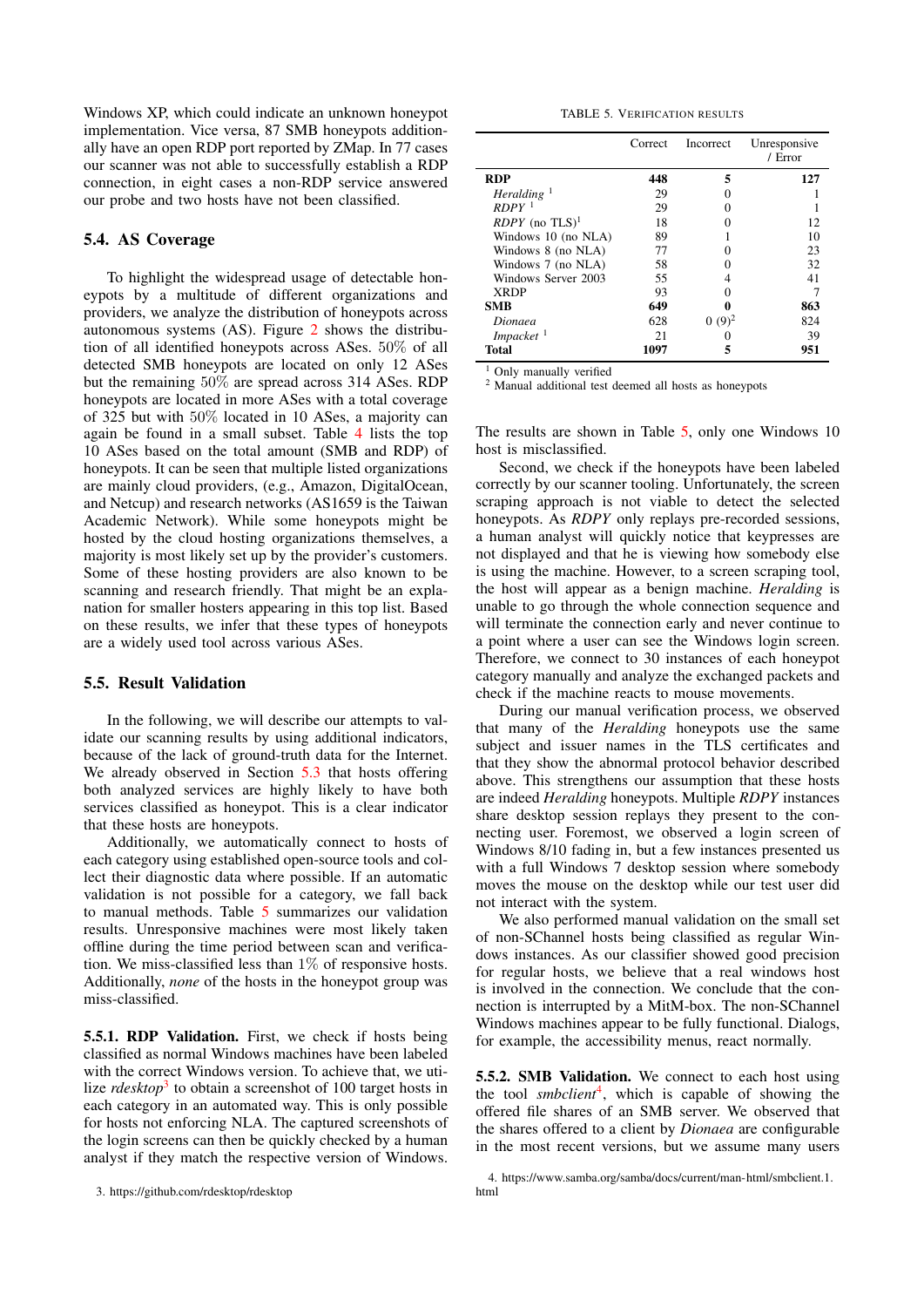might not change the default values. We connected to all *Dionaea* honeypots and found that 628 hosts have not switched the offered default shares and displayed comments. Nine hosts presented a different list of file shares. We manually connected to these instances and found that the share names are only slightly altered and that the connection dies with unusual error codes when we browse around. For the validation of *Impacket* instances, we observed that the amount of free disk space that is displayed to the user while browsing through offered files is a hard coded value in the source code. Therefore, we employ this as a detection feature.

#### <span id="page-8-2"></span>6. Attacker Behavior Analysis

To study how attackers react to detectable honeypots and how they adopt their behavior, we deployed multiple instances of RDP honeypots at various cloud providers. We captured their traffic and analyzed the performed attacks.

#### 6.1. Setup

Our honeypots were deployed in the Amazon EC2 cloud from June 17 to July 19, 2021 (34 days). To reduce the influence of the previous owner of the IP address we received from Amazon, we assigned a new IPv4 address obtained from the Amazon EC2 pool to each of our honeypots every 7 days. All traffic was captured and recorded in PCAP files using the EC2 infrastructure during our experiment. Because RDP is already the default remote acccess protocol for Windows machines in the EC2 cloud and our scans identified more open RDP servers than SMB servers we decided to only set up RDP honeypots. For the comparison, we use an unmodified Windows Server 2019, an instance of *RDPY* (the most common RDP honeypot detected during our scans) and two instances of *PyRDP* [\[33\]](#page-10-31), a pure MitM honeypot for the Windows RDP protocol (one in the default configuration, and one in "no downgrade" (ND) mode to decrease the detection surface).

To analyze the potential impact of the high concentration of honeypots in the autonomous systems of a few cloud providers, we rented a single Linux host in AS 197540 (netcup), AS 14061 (DIGITALOCEAN) and AS 6724 (STRATO) each, and set up a host in a research network, namely AS 209335 (TUM). On the rented hosts, we use iptables NAT to transparently forward the RDP traffic to our EC2 installation. In order to evenly spread the traffic from these proxies over the EC2 honeypots, each incoming connection is sorted into a hash bucket (iptables HMARK) based on the source IP of the client. Therefore, the IP appears to be a different honeypot depending on the client IP. However, as long as a client keeps its IP address, it will always connect to the same honeypot instance.

## 6.2. Results

We found that our honeypots seem primarily subject to credential guessing attacks, where an attacker tries out different well known usernames and weak passwords.



<span id="page-8-0"></span>Figure 3. Traffic distribution between our honeypot implementations



<span id="page-8-1"></span>Figure 4. Traffic distribution between our honeypot implementations

Fig. [3](#page-8-0) visualizes the distribution of incoming connections between our machines. We categorized the incoming traffic for each honeypot into three categories: (1) *RDP traffic*, which is indicated by a TPKT header starting with a 0x3 byte, (2) an *empty request*, which is a completed TCP three-way handshake resulting in a connection that is immediately closed afterwards, and (3) *non RDP traffic*, where a client sends a non-empty request not matching the criteria of (1). However, all honeypots received less than 1% of (2) *empty requests* and less than 0.2% of (3) *non-RDP traffic* on the RDP port. We removed these connections from the dataset prior to analysis. We observed connections from *Censys.io* and *Shodan.io* of type (2) and we expect the remaining to be opened by lesser known Internet scanning services.

Our non-honeypot Windows Server 2019 seems to be preferred by attackers over our remaining honeypots. Fig. [4](#page-8-1) illustrates the number of RDP connections to our honeypots over time. The traffic originates primarily from three attacks on our honeypot infrastructure on June 20, July 10, and July 16, 2021.

The first attack on 20th of June is mainly caused by a massive amount of connections originating from a /24 IP subnet from a single autonomous system (ASN 49505, Selctel, located in Russia). The honeypots on the Amazon EC2 instance were attacked directly via their respective IPs and not via one of our forwarding proxies.

About 40% of the connections established on July 10 originate from two IPs that are likewise located in the same AS and that have not communicated with any other honeypot. Furthermore, about 6% of the connections were proxied from AS 197540 (netcup) on this day and spread almost evenly across all honeypots with the Windows Server 2019 in a slight lead.

The traffic peak on July 16 consists of about 23% out of connection attempts from ASN 209335. Despite proxied traffic being balanced across targets, most connections ( 63 %) were made to the Windows Server 2019, followed by *PyRDP* ( 13%) and *RDPY* ( 1%). Unfortunately, our proxy setup does not allow us to further trace the connections back to the original IPs of the attacker.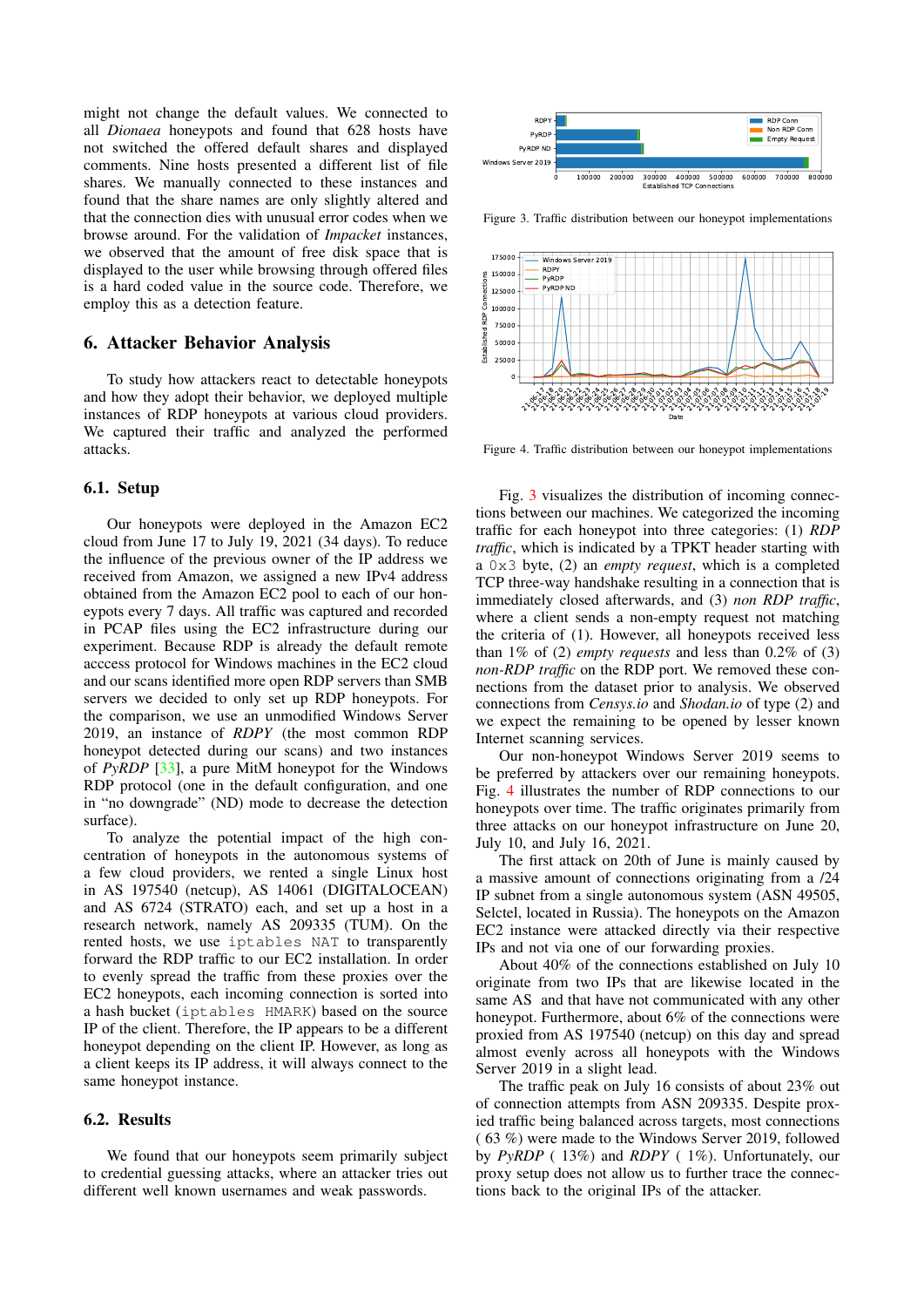The data suggests that honeypots are indeed avoided by attackers even if they are just doing credential stuffing attacks. We observed that multiple hosts in an IP address range seem to collaborate, i.e., a host *A* sends an initial probe, terminates the connection and processes our answer internally. Afterward, host *B* gets notified by *A* if the host is of interest and performs further scanning or an attack. This pattern is provably present for probes we received from *Censys.io* as the scanning machines have meaningful RDNS records and the the targeted attacks on two honeypots on July 10 suggests that attacking host act likewise. For a more in depth analysis, this experiment needs to be repeated at larger scale.

#### 7. Discussion

Our analysis relies on active internet-wide scans and is therefore affected by inaccuracies due to the heterogeneity of the Internet and the impact of a single vantage point. Data from internet-wide scans always shows a certain degree of noise due to the fact that the Internet is built from individually managed components. This impacts the data quality and classification rate as shown in Table [3.](#page-6-0) While some of the hosts reported by ZMap can not be classified due to connection timeouts or unspecified behavior, others even provide different services on the scanned port. Furthermore, internet-wide scans from a single vantage point might not be able to reach the complete Internet as shown recently by Wan et al. [\[34\]](#page-10-32), which can affect our results.

Nevertheless, we avoid inaccuracies with strict constraints in our classification methodology. Our fingerprints ignore all configurable options in the respective implementations we are aware of. A mismatch between fingerprints therefore indicates a difference in implementations, rather than in configurations. On the one hand, this allows us to provide a meaningful and accurate lower bound of existing honeypots spread across a multitude of ASes and organizations. On the other hand, we consider many hosts to be *uncategorizable*.

A few of the classifications might be caused by the heterogeneity of the Internet. Other factors include differences caused by different patch levels of the SMB and RDP implementation. In samples we took from the *Uncategorizable* group, we find a large amount of Windows hosts with varying operating system versions for which we rejected the correct classification label because of our strong matching criteria. However, we believe this does not impair our ability to find known honeypot implementations as their fingerprint is quite unique and not subject to much change. The *RDPY* source code has not changed in its protocol handling for 6 years, and *Dionaea* saw its latest change in the module responsible for the handling of SMB back in 2017.

#### 7.1. What about high interaction honeypots?

We believe that hosts that we classified as *Non-SChannel Windows RDP Hosts* are likely high interaction honeypots, where the TLS connection is interrupted by a non-SChannel MitM-box in order to observe the traffic. Unfortunately, 13 exact matches with Windows enforce NLA, so that we could not further investigate if the classification is correct without ethical issues caused by providing login credentials.

During analysis of our Internet scans, we became aware of the Wallix Redemption MitM-box for RDP<sup>[5](#page-9-0)</sup> and the *PyRDP* [\[33\]](#page-10-31) MitM honeypot. Both use OpenSSL for re-encryption of the traffic, with a clearly distinguishable fingerprint. The one non-NLA-enforced host could be such a *PyRDP* honeypot: It reacts to user input in a meaningful way (e.g dialog boxes and keyboard actions are processed), and allows "normal" interaction with the system (e.g. the *Disconnect* button actually disconnects the session) despite the abnormal SSL stack.

If we relax the  $100\%$  similarity constraint, we were able to find other hosts that behave like Windows machines, do not require login on connect, and are attached to the AS of DigitalOcean. To our knowledge DigitalOcean does not offer or officially support Windows machines. Furthermore, we found similar implementations in their network offering different Windows versions with the same TLS certificate. In contrast to the 13 hosts mentioned above, these hosts downgrade the protocol security level from PROTOCOL\_HYBRID to PROTOCOL\_SSL, which we have never observed in a unmodified Windows version during our tests, being another indicator for an abnormal RDP stack.

We believe that our data set has more interesting high-interaction honeypots in the *Uncategorized Hosts* section. However, our existing results already show that this detection method is viable.

#### 7.2. Why should we care?

Our experiments confirm that also commonly used RDP and SMB honeypots are fingerprintable and that a fingerprint can easily be created. In Section [6](#page-8-2) we conducted a study to check if fingerprinting techniques are applied by attackers. While our experiment should be repeated to increase confidence, our collected data suggests that this is the case even if we have not observed their exact fingerprinting technique. It is also worth noting that both *PyRDP* instances (with we would classify as a high interaction honeypot) received less attack traffic, indicating that more care needs to be taken with regards to details like the *abnormal* TLS stack.

We suggest the following improvements to honeypot implementers and operators:

Employ differential fuzzing yourself. Implementers can use the presented fingerprinting methods themselves in order to minimize the observable behavioral gap between their honeypot and the original protocol implementation. Be careful about the TLS stack implementation. If you are operating a MitM box in order to monitor encrypted TLS traffic in a protocol of interest, select a TLS implementation that matches the target machine. For example, SChannel has a standardized API on Windows, which allows third-party code to use it. This seems to not be widely known.

## 8. Conclusion

We demonstrated a viable approach to detect three popular honeypots and one popular framework to create

<span id="page-9-0"></span><sup>5.</sup> <https://github.com/wallix/redemption>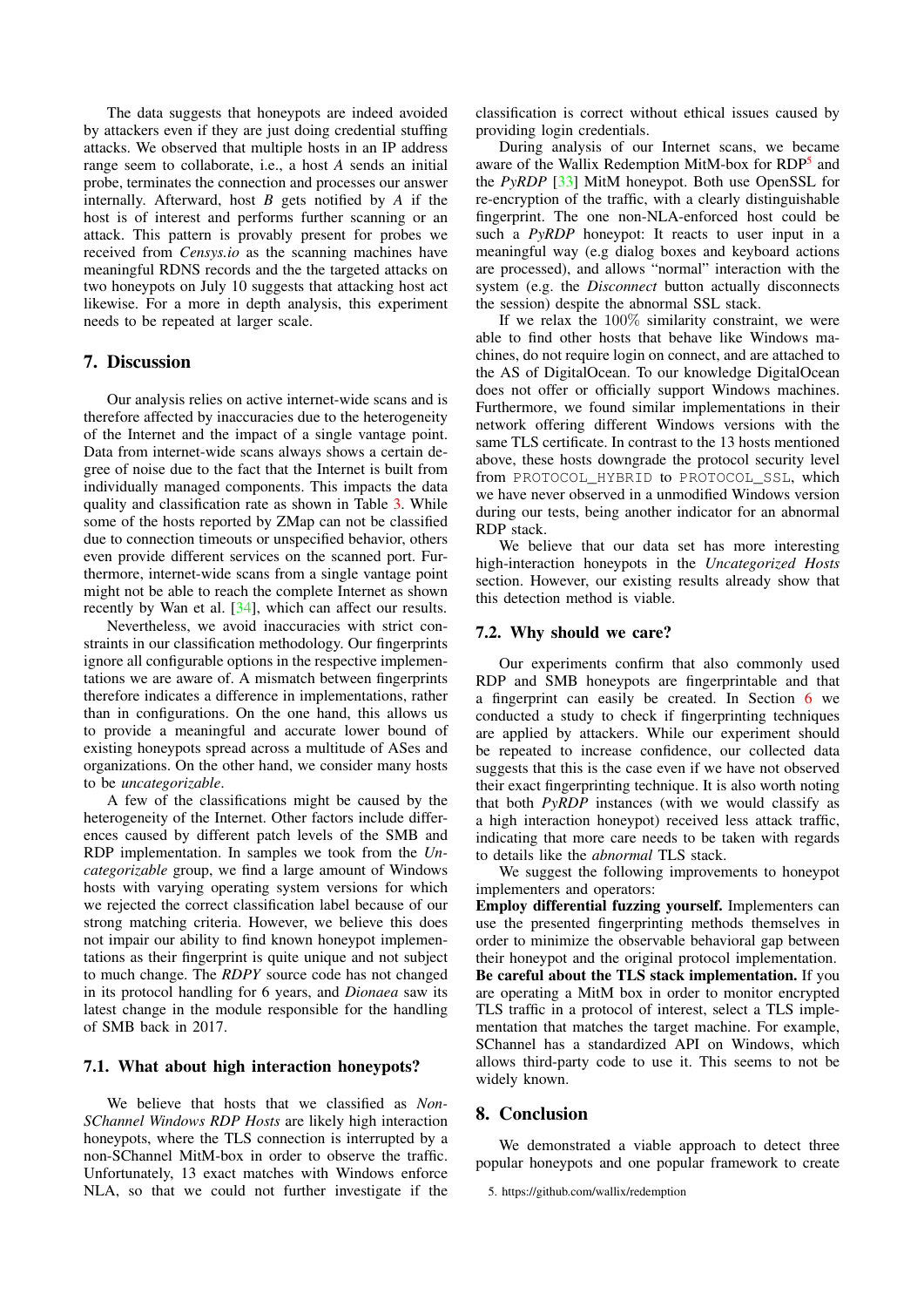SMB honeypots (*Impacket*) on the Internet. Our validation has shown that exact fingerprint matches allow identification of a host with high accuracy.

We reused existing concepts such as the use of erroneous requests and the method of a most distinctive probe to separate honeypots from regular implementations. However, our results indicate that TLS fingerprints are well suited to be combined with a honeypot detector. The results of our experiment on self-hosted honeypots suggest that attackers also employ fingerprinting methods to avoid both low- and high-interaction honeypots.

## Acknowledgements

The authors would like to thank the anonymous reviewers for their valuable feedback. We would like to thank Visuality Systems for providing us with a free license of their product YNQ and for the inspiring discussions about the SMB protocol. This work was partially funded by the German Federal Ministry of Education and Research under the project PRIMEnet, grant 16KIS1370.

#### References

- <span id="page-10-0"></span>[1] T. Holz and F. Raynal, "Detecting honeypots and other suspicious environments," in *Proceedings from the Sixth Annual IEEE SMC Information Assurance Workshop*. IEEE, 2005, pp. 29–36.
- <span id="page-10-1"></span>[2] E. López-Morales, C. Rubio-Medrano, A. Doupé, Y. Shoshitaishvili, R. Wang, T. Bao, and G.-J. Ahn, "Honeyplc: A nextgeneration honeypot for industrial control systems," in *Proceedings of the 2020 ACM SIGSAC Conference on Computer and Communications Security*, 2020, pp. 279–291.
- <span id="page-10-2"></span>[3] S. Shan, E. Wenger, B. Wang, B. Li, H. Zheng, and B. Y. Zhao, "Gotta catch'em all: Using honeypots to catch adversarial attacks on neural networks," in *Proceedings of the 2020 ACM SIGSAC Conference on Computer and Communications Security*, 2020, pp. 67–83.
- <span id="page-10-3"></span>[4] Shodan.io, "Honeyscore," [https://honeyscore.shodan.io/.](https://honeyscore.shodan.io/)
- <span id="page-10-4"></span>[5] ShodanHQ, "Honeyscore announcement," [https://twitter.com/](https://twitter.com/shodanhq/status/1311661444765806593) [shodanhq/status/1311661444765806593,](https://twitter.com/shodanhq/status/1311661444765806593) 10 2020, Twitter.
- <span id="page-10-5"></span>[6] R. Blog, "Nicer protocol deep dive: Internet exposure of remote desktop (rdp)," [https://blog.rapid7.com/2020/10/23/](https://blog.rapid7.com/2020/10/23/nicer-protocol-deep-dive-internet-exposure-of-remote-desktop-rdp/) [nicer-protocol-deep-dive-internet-exposure-of-remote-desktop-rdp/,](https://blog.rapid7.com/2020/10/23/nicer-protocol-deep-dive-internet-exposure-of-remote-desktop-rdp/) 2020.
- <span id="page-10-6"></span>[7] S. Morishita, T. Hoizumi, W. Ueno, R. Tanabe, C. Gañán, M. J. van Eeten, K. Yoshioka, and T. Matsumoto, "Detect me if you. . . oh wait. an internet-wide view of self-revealing honeypots," in *2019 IFIP/IEEE Symposium on Integrated Network and Service Management (IM)*. IEEE, 2019, pp. 134–143.
- <span id="page-10-7"></span>[8] A. Vetterl and R. Clayton, "Bitter harvest: Systematically fingerprinting low-and medium-interaction honeypots at internet scale," in *12th USENIX Workshop on Offensive Technologies (WOOT 18)*, 2018.
- [9] D. Sysman, G. Evron, and I. Sher, "Breaking honeypots for fun and profit," *Black hat USA*, 2015.
- <span id="page-10-8"></span>[10] ——, "Breaking honeypots for fun and profit," *32c3 - Chaos Communication Congress*, 2015.
- <span id="page-10-9"></span>[11] J. Uitto, S. Rauti, S. Laurén, and V. Leppänen, "A survey on antihoneypot and anti-introspection methods," in *World Conference on Information Systems and Technologies*. Springer, 2017, pp. 125– 134.
- <span id="page-10-10"></span>[12] N. Krawetz, "Anti-honeypot technology," *IEEE Security & Privacy*, vol. 2, no. 1, pp. 76–79, 2004.
- <span id="page-10-11"></span>[13] X. Fu, W. Yu, D. Cheng, X. Tan, K. Streff, and S. Graham, "On recognizing virtual honeypots and countermeasures," in *2006 2nd IEEE International Symposium on Dependable, Autonomic and Secure Computing*. IEEE, 2006, pp. 211–218.
- <span id="page-10-12"></span>[14] S. Mukkamala, K. Yendrapalli, R. Basnet, M. Shankarapani, and A. Sung, "Detection of virtual environments and low interaction honeypots," in *2007 IEEE SMC Information Assurance and Security Workshop*. IEEE, 2007, pp. 92–98.
- <span id="page-10-13"></span>[15] L. Metongnon and R. Sadre, "Beyond telnet: Prevalence of iot protocols in telescope and honeypot measurements," in *Proceedings of the 2018 workshop on traffic measurements for cybersecurity*, 2018, pp. 21–26.
- <span id="page-10-14"></span>[16] V. Ghiëtte, H. Griffioen, and C. Doerr, "Fingerprinting tooling used for {SSH} compromisation attempts," in *22nd International Symposium on Research in Attacks, Intrusions and Defenses (*{*RAID*} *2019)*, 2019, pp. 61–71.
- <span id="page-10-15"></span>[17] J. van Eesteren, "Remote Desktop Protocol (RDP) 10 AVC/H.264 improvements in Windows 10 and<br>Windows Server 2016 Technical Preview," https: Technical Preview," [//techcommunity.microsoft.com/t5/microsoft-security-and/](https://techcommunity.microsoft.com/t5/microsoft-security-and/remote-desktop-protocol-rdp-10-avc-h-264-improvements-in-windows/ba-p/249588) [remote-desktop-protocol-rdp-10-avc-h-264-improvements-in-wind](https://techcommunity.microsoft.com/t5/microsoft-security-and/remote-desktop-protocol-rdp-10-avc-h-264-improvements-in-windows/ba-p/249588)ows/ [ba-p/249588,](https://techcommunity.microsoft.com/t5/microsoft-security-and/remote-desktop-protocol-rdp-10-avc-h-264-improvements-in-windows/ba-p/249588) 2016.
- <span id="page-10-16"></span>[18] *Remote Desktop Protocol: Basic Connectivity and Graphics Remoting*, Microsoft, 8 2020, Revision 53.0.
- <span id="page-10-17"></span>[19] GitHub, "Heralding," [https://github.com/johnnykv/heralding,](https://github.com/johnnykv/heralding) 2020.
- <span id="page-10-18"></span>[20] ——, "Rdpy," [https://github.com/citronneur/rdpy,](https://github.com/citronneur/rdpy) 2020.
- <span id="page-10-19"></span>[21] ——, "Dionaea," [https://github.com/DinoTools/dionaea,](https://github.com/DinoTools/dionaea) 2020.
- <span id="page-10-20"></span>[22] SecureAuth, "Impacket," [https://www.secureauth.com/labs/](https://www.secureauth.com/labs/open-source-tools/impacket/) [open-source-tools/impacket/,](https://www.secureauth.com/labs/open-source-tools/impacket/) 2020.
- <span id="page-10-21"></span>[23] M. Nawrocki, M. Wählisch, T. C. Schmidt, C. Keil, and J. Schönfelder, "A survey on honeypot software and data analysis," *arXiv preprint arXiv:1608.06249*, 2016.
- <span id="page-10-22"></span>[24] P. Kotzias, A. Razaghpanah, J. Amann, K. G. Paterson, N. Vallina-Rodriguez, and J. Caballero, "Coming of Age: A Longitudinal Study of TLS Deployment," in *Proceedings of the Internet Measurement Conference 2018*, ser. IMC '18. New York, NY, USA: Association for Computing Machinery, 2018, p. 415–428.
- <span id="page-10-23"></span>[25] Z. Durumeric, Z. Ma, D. Springall, R. Barnes, N. Sullivan, E. Bursztein, M. Bailey, J. A. Halderman, and V. Paxson, "The Security Impact of HTTPS Interception," in *24th Annual Network and Distributed System Security Symposium, NDSS 2017, San Diego, California, USA, February 26 - March 1, 2017*. The Internet Society, 2017. [Online]. Available: [https://www.ndss-symposium.org/ndss2017/](https://www.ndss-symposium.org/ndss2017/ndss-2017-programme/security-impact-https-interception/) [ndss-2017-programme/security-impact-https-interception/](https://www.ndss-symposium.org/ndss2017/ndss-2017-programme/security-impact-https-interception/)
- <span id="page-10-24"></span>[26] J. Althouse. TLS Fingerprinting with JA3 and JA3S. [https://engineering.salesforce.com/](https://engineering.salesforce.com/tls-fingerprinting-with-ja3-and-ja3s-247362855967) [tls-fingerprinting-with-ja3-and-ja3s-247362855967.](https://engineering.salesforce.com/tls-fingerprinting-with-ja3-and-ja3s-247362855967)
- <span id="page-10-25"></span>[27] Cisco. Mercury: network fingerprinting and packet metadata capture. [https://github.com/cisco/mercury.](https://github.com/cisco/mercury)
- <span id="page-10-26"></span>[28] ——. Joy. [https://github.com/cisco/joy.](https://github.com/cisco/joy)
- <span id="page-10-27"></span>[29] J. Althouse. Easily Identify Malicious Servers on the Internet with JARM. [https://engineering.salesforce.com/](https://engineering.salesforce.com/easily-identify-malicious-servers-on-the-internet-with-jarm-e095edac525a?gi=3d3703067810) [easily-identify-malicious-servers-on-the-internet-with-jarm-e095ed](https://engineering.salesforce.com/easily-identify-malicious-servers-on-the-internet-with-jarm-e095edac525a?gi=3d3703067810)ac525a? [gi=3d3703067810.](https://engineering.salesforce.com/easily-identify-malicious-servers-on-the-internet-with-jarm-e095edac525a?gi=3d3703067810)
- <span id="page-10-28"></span>[30] D. Dittrich, E. Kenneally *et al.*, "The menlo report: Ethical principles guiding information and communication technology research," *US Department of Homeland Security*, 2012.
- <span id="page-10-29"></span>[31] C. Partridge and M. Allman, "Addressing Ethical Considerations in Network Measurement Papers," *Communications of the ACM*, vol. 59, no. 10, Oct. 2016.
- <span id="page-10-30"></span>[32] Z. Durumeric, E. Wustrow, and J. A. Halderman, "ZMap: Fast internet-wide scanning and its security applications," in *USENIXSEC*, Washington, D.C., USA, 2013.
- <span id="page-10-31"></span>[33] GoSecure, "Pyrdp," [https://github.com/GoSecure/pyrdp,](https://github.com/GoSecure/pyrdp) 2018.
- <span id="page-10-32"></span>[34] G. Wan, L. Izhikevich, D. Adrian, K. Yoshioka, R. Holz, C. Rossow, and Z. Durumeric, "On the Origin of Scanning: The Impact of Location on Internet-Wide Scans," in *Proceedings of the ACM Internet Measurement Conference*, ser. IMC '20. New York, NY, USA: Association for Computing Machinery, 2020.